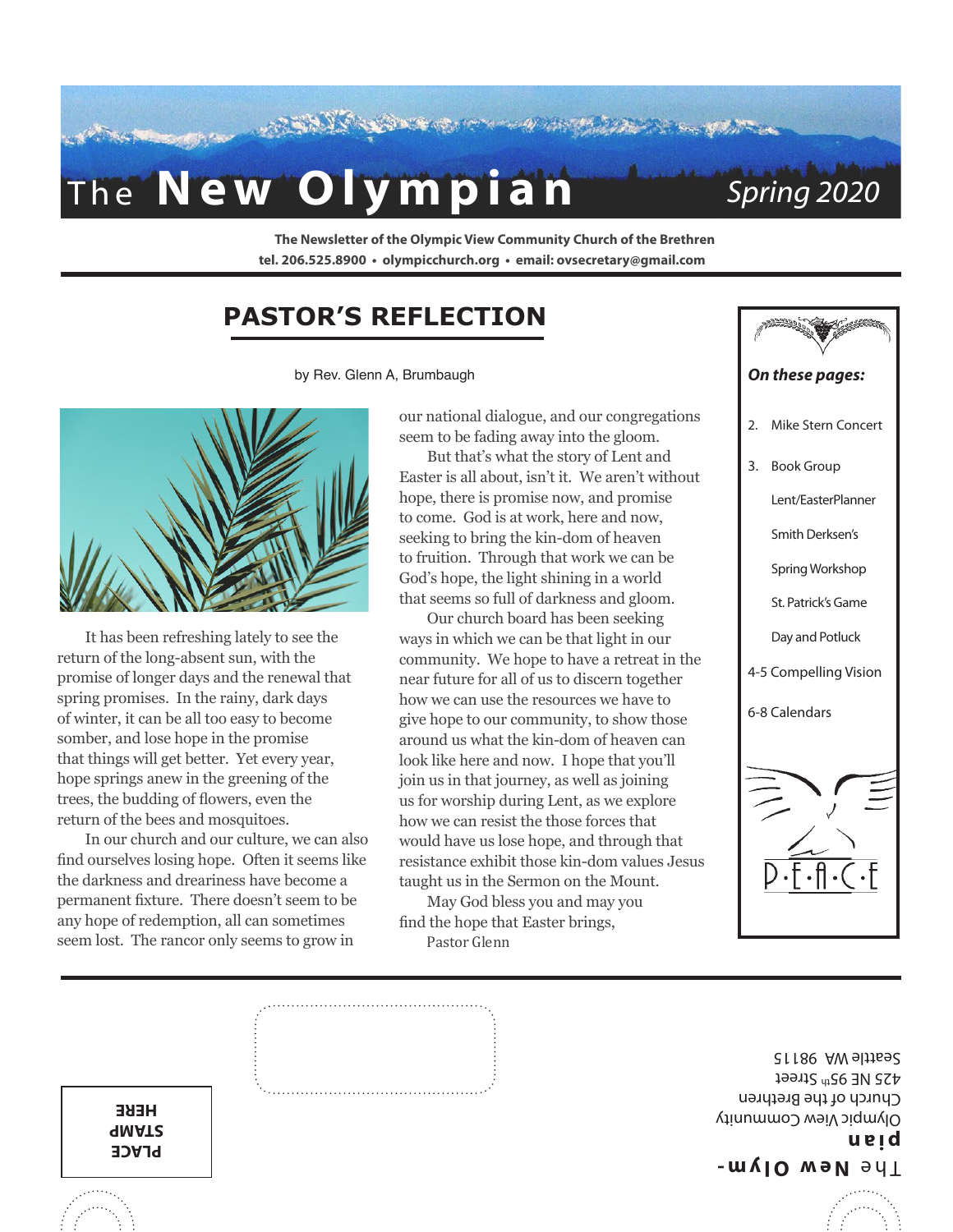## Michael Stern & Friends in Concert

"Stand Up Songbook" & CD release with special dance appearance by Erica Badgeley



## Saturday March 7 at 7:00 PM

Olympic View Community Church 425 NE 95th St, Seattle, WA 98115

"Stand Up" is the only song I know that brings a crowd to its feet in the middle of a concert. Michael writes songs like that: songs that move people, lift them up and energize them to stand up for what's right. Charlie King, singer/songwriter

… anthems for an America as it should be – a reminder that peace and justice should be our highest moral values. David Horsey, two-time Pulitzer Prize-winning editorial cartoonist and columnist

Songs plant seeds of empathy and love within us. Songs undermine intellectual excuses for doing nothing. … And this is why we need these beautiful, powerful songs that Michael writes. Listen to them. Sing them. Let ther touch you in your core. Let them move you to stand in solidarity with people of color, the poor, immigrants and refugees, sexual minorities, and others facing violence and oppression around this country - and around the world. Peter Blood, co-creator of Rise Up Singing and Rise Again songbooks

> Free-will offering, songbook & CD sales Songbook can be ordered at https://bppub.net/Stand Up Songbook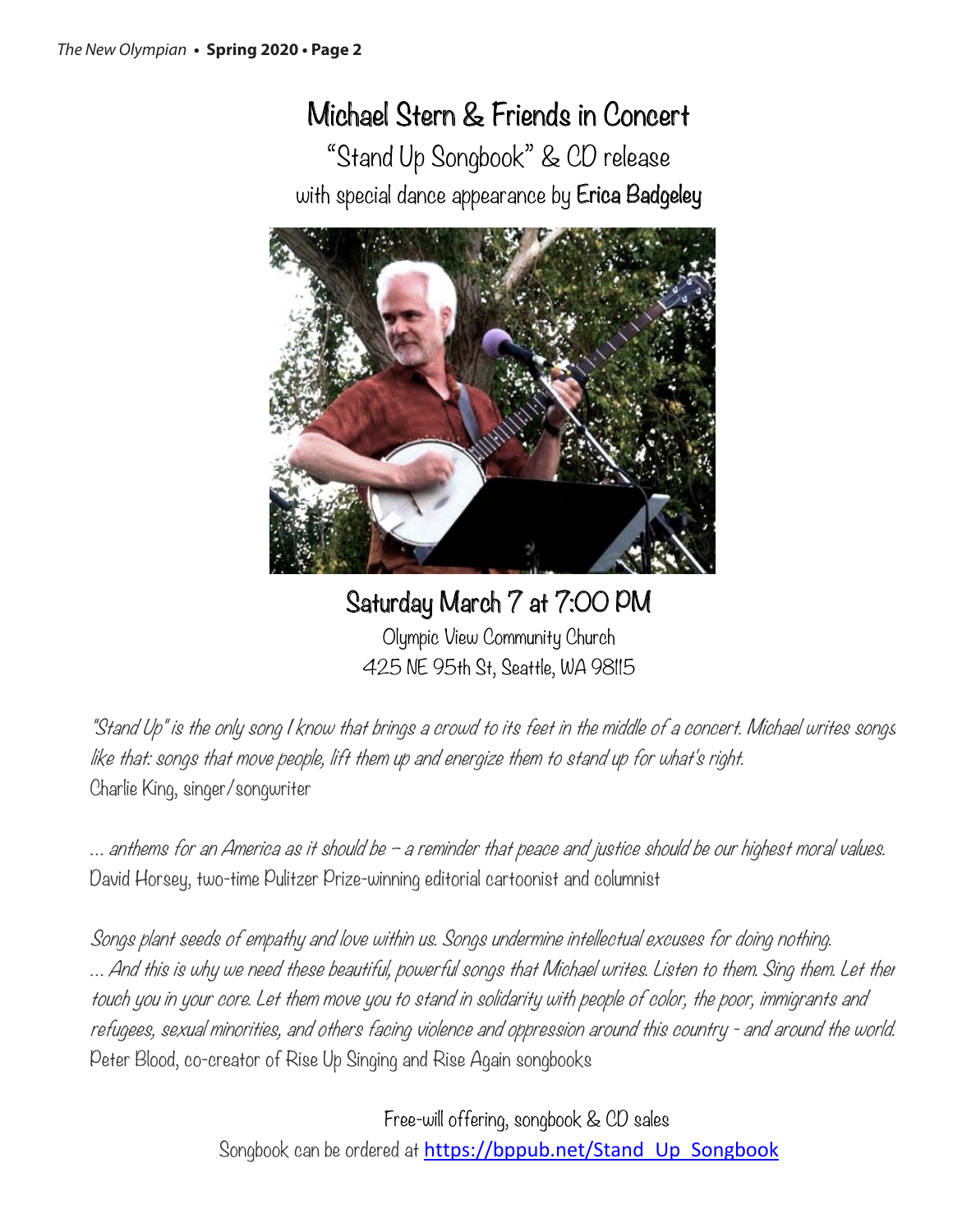

### **BOOK GROUP**

by Harriet Koscho

The book group has been around for a whole year, which means it's time to select some new books to read!

Book group meets in the library on second Tuesdays of the month at 7. Our current book is "Time and Again" by Jack Finney. We will finish this book on Tuesday, March 10. On April 14, 2020 we will have a book party in the church library to determine what we might like to read. Bring a couple of books with you that seem interesting. We will allow each person to describe their books and generate enthusiasm in preparation for voting on which books we will read. Each person will get 5 votes, and when the counting is done, the most popular books in the voting will go on the list to be read over the next year. We have read a variety of books, but we seem to prefer books about social justice, prayer, and spiritual growth.

**Please join us on April 14 at 7 to tell us what you like to read!**

| <b>LENT / EASTER PLANNER</b> |      |                              |  |  |  |
|------------------------------|------|------------------------------|--|--|--|
|                              |      |                              |  |  |  |
| <b>Feb 26</b>                | 7pm  | <b>Ash Wednesday</b>         |  |  |  |
| April 5                      | 11am | <b>Palm Sunday</b>           |  |  |  |
| April 9                      | 7pm  | <b>Love Feast / Tenebrae</b> |  |  |  |
| April 12                     | 7pm  | <b>Easter</b>                |  |  |  |

### **Celebrate South Africa:**

**An evening of food, fun, and learning about the Smith Derksen's recent peacework in Cape Town.** 

| Date:<br>Time:         | March 27, 2020<br>doors open at 7:00,                                       |  |  |  |  |
|------------------------|-----------------------------------------------------------------------------|--|--|--|--|
| <b>Format:</b>         | presentation at 7:45<br>slideshow, Q&A, silent<br>auction and raffle, light |  |  |  |  |
|                        | reception and music<br>Place: Seattle                                       |  |  |  |  |
|                        | Mennonite Church<br>sanctuary, 3120 NE                                      |  |  |  |  |
| <b>RSVPS:</b>          | 125th St, Seattle, 98125<br>very helpful:                                   |  |  |  |  |
| smithderksen@gmail.com |                                                                             |  |  |  |  |



## **SPRING WORKSHOP**

Hello PNWD folks,

Having moved into a period of discernment focused on life as a District, the Deep Work Team (Matt Guynn, Liz Swenson, Jan Eller, and Daniel Klayton who are coordinating District discernment effort) is planning a Spring Discernment and Envisioning Event. All people of District congregations are invited and encouraged to join in this valuable and helpful process. The Event will be held at Camp Koinonia, March 6 & 7, with the option of staying until the 8th for a time of relaxation and fellowship. The programed portion will begin with 6:00 PM dinner on Friday and conclude Saturday afternoon. Leadership will come from Gregg Carlson, a professional church life consultant and will engage in a process to help guide discernment for the District while also providing a model and insights applicable to local congregational life.

This looks like a lively and engaging time of exploring options and possibilities for all of us with the bonus opportunity to share life and enjoy Camp Koinonia in early spring.

Registration is on-line at the following link:

www.forms.gle/gNchxXd2Qg5CKP9W9 We look forward to seeing you at Camp Koinonia, Matt, Liz, Jan, and Daniel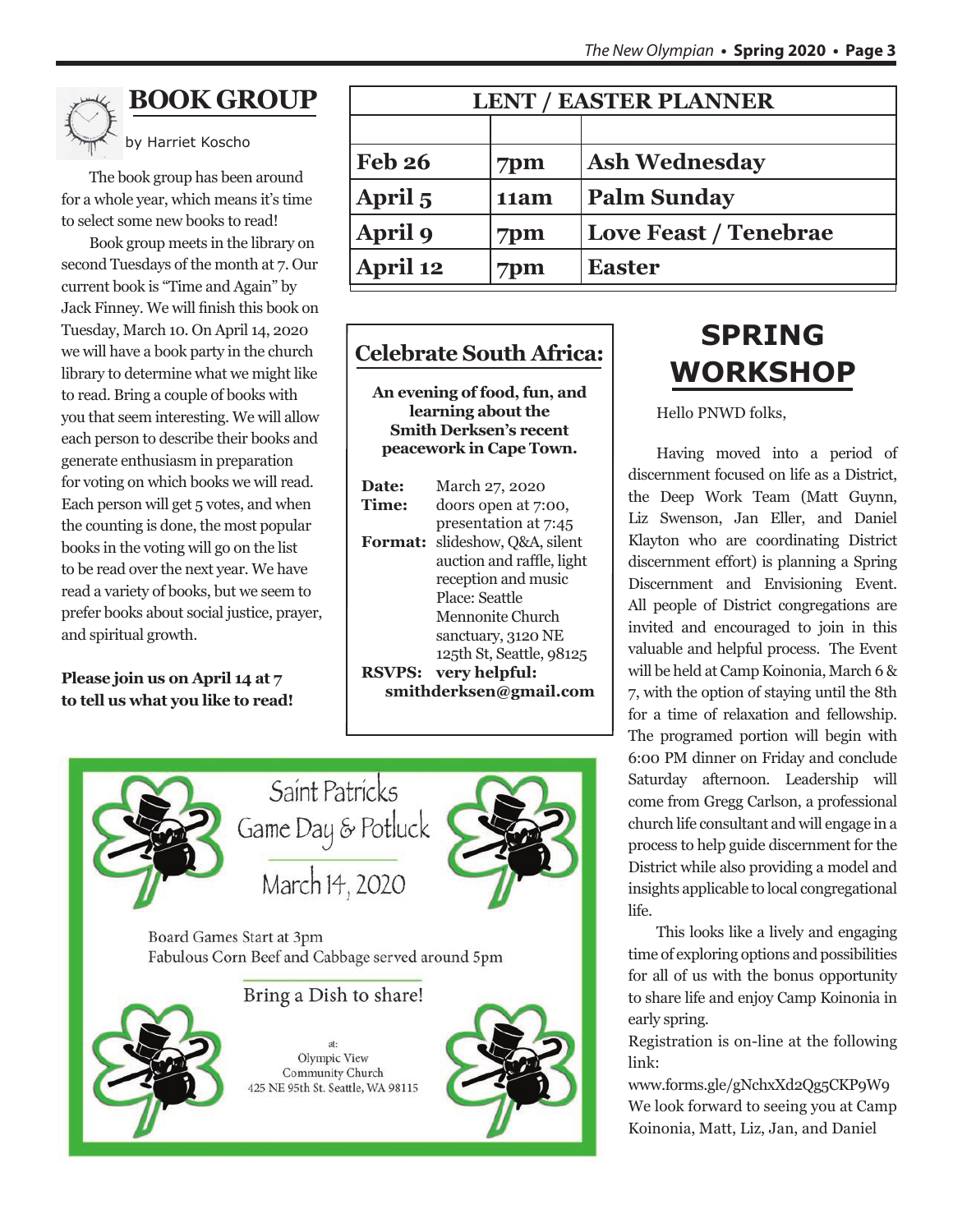## **Jesus in the Neighborhood A Compelling Vision for the Church of the Brethren**

#### *(All cited scripture from the NRSV unless otherwise noted.)*

Three years ago, denominational leadership recognized that we had reached a critical moment in our life together. While individuals and congregations were engaged in faithful ministry, as a denomination, it could be said we were wandering without a sense of unified purpose. Further, we were mired in soul-sapping conflict. Something needed to change. As a body, we were called into a time of intentional discernment. Like Noah in the ark, Moses before the burning bush, the Israelites in the desert, Ruth following Naomi to Judah, Elijah on Mount Horeb, Mary during her visit with Elizabeth, Jesus entering the desert following his baptism, and Paul after he had been struck blind, for almost two years, we dwelled in a challenging, disorienting, and uncomfortable, yet creative, exciting, and hopeful season of waiting and watching for God's presence and direction. Throughout, as a community, we were centered in Jesus Christ, guided by Scripture, and led by the Holy Spirit, resulting in the emergence of a new, unifying, and compelling vision for the Church of the Brethren.

### **Vision Statement**

Together, as the Church of the Brethren, we will passionately live and share the radical transformation and holistic peace of Jesus Christ through relationship-based neighborhood engagement. To move us forward, we will develop a culture of calling and equipping disciples who are innovative, adaptable, and fearless. There is much in this rich vision to unpack as we look to scripture and theology to further interpret each significant phrase.

#### **"Together, as the Church of the Brethren…"**

Bonded to Jesus Christ, we move together toward God's New Creation. In our diversity we celebrate our unity in the person and work of the Savior, celebrating the God who makes us one. We recognize we are more than individuals; we are the people of God. In a world that favors independence and solo effort, we choose interdependence and community. We do so in the context of our Church of the Brethren heritage, living out our Anabaptist-Pietist ideals empowered by the Holy Spirit , through congregational, district, and national ministries. We believe our faith legacy lives on as we risk adventuresome acts of radical discipleship, utilizing every expression of the church, local and trans-local. In doing so, we venture forth boldly as a faith family, expectant and innovative, serving others and the God who makes all things new.

#### **...passionately live and share…"**

This vision calls us to passionate discipleship, requiring us to embody an enthusiastic zeal that glows from within us as we live and share with others. Our living should exhibit the vigor of one who is alive in Jesus Christ, thoroughly steeped in and guided by the Holy

Spirit. The manner in which we live should radiate in our homes and communities so our good works can be seen and God may be glorified. With the same passion that we live Christ-centered lives, we are called to share generously with our neighbors, in deed and by word, what we have experienced ourselves. We share so that our neighbors and our communities may participate in the blessing of abundant life in Jesus Christ, now and for eternity.

#### **"…radical transformation…"**

Radical transformation occurs only through the work of the Holy Spirit. It is characterized by an all-encompassing, profound change within those who place full faith and belief in God incarnate as revealed in Scripture—Jesus Christ. This inner transformation manifests outwardly through a life that turns away from the values of a world alienated from God and seeks to understand and embody God's holy values as revealed in Jesus Christ. Lives radically transformed by Jesus Christ become channels for the flow of Christ's powerful grace, unconditional love, and holistic peace in the world around us where the Holy Spirit continues to draw people into radical transformation for the glory of God.

### **"...holistic peace…"**

In the beginning, God created the world in Shalom. Shalom is not simply the absence of violence, but rather the presence of a holistic peace—right, or healthy, relationships in four different ways:

- **between us and God;**
- **between us and other human beings;**
- **between us and ourselves;**
- **between us and all of creation.**

In Genesis 3 all four of these relationships become broken. The rest of the Biblical story is an account of God's varied and ongoing attempts to restore this original Shalom, ultimately culminating in sending Jesus Christ to bring about this restoration through his life, death and resurrection.

When we speak of "holistic peace" we are referring to Shalom. Since God's kingdom is already begun, but not yet complete, we are called by God to strive for and participate in Shalom, both in small, everyday ways and in large, systemic ways. For example:

- **To help others learn about Jesus and become his disciples is to participate in Shalom.**
- **To work to transform conflict, whether between individuals or nations, is to participate in Shalom.**
- **To directly address mental health issues is to participate in Shalom.**
- **To care for God's creation that has been entrusted to us is to participate in Shalom.**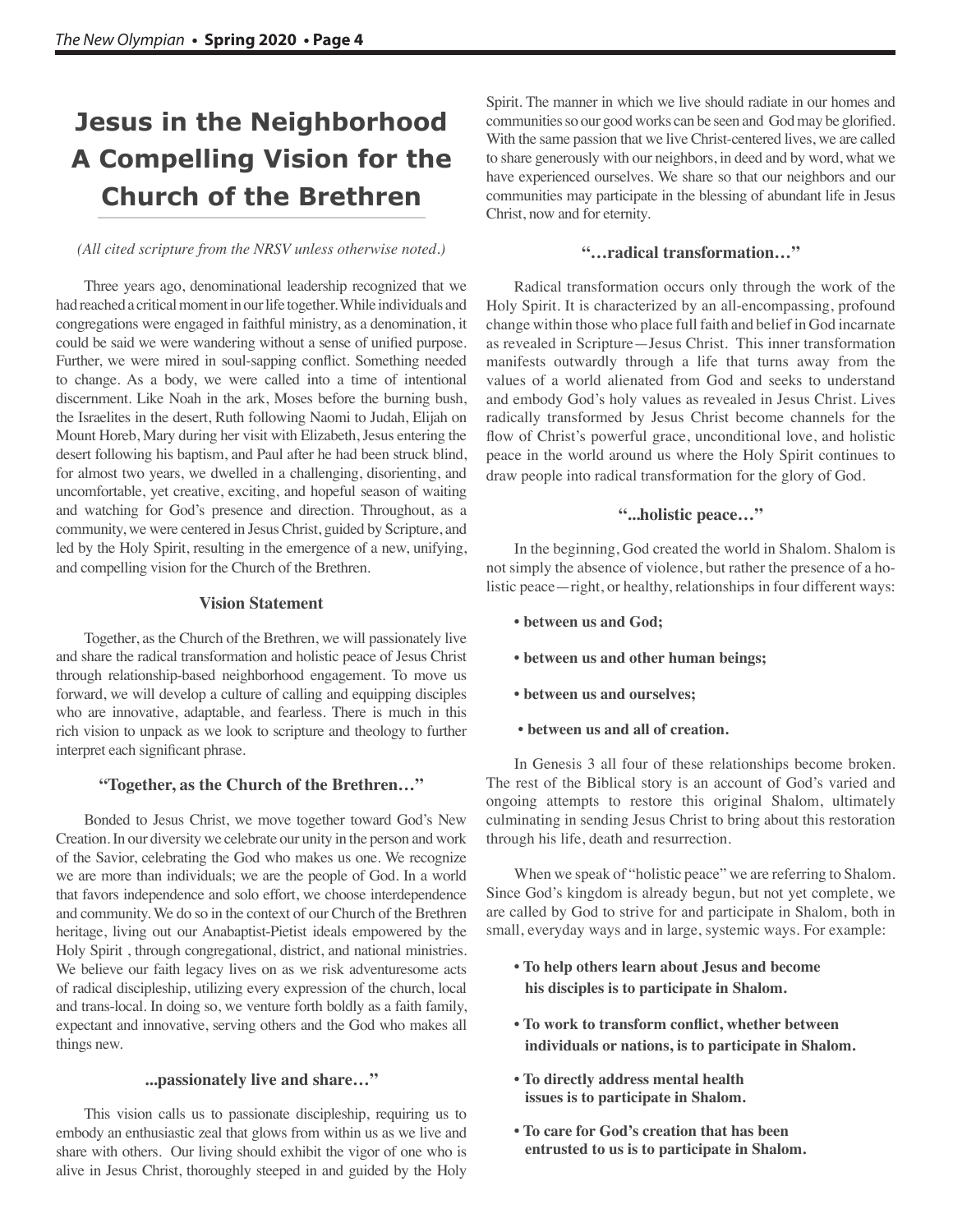#### **"...Jesus Christ…"**

Jesus Christ is the living Word, the Son of God, fully Divine and present with God at creation. He was sent from God as a human being, walking and living in the neighborhoods of Judea proclaiming God's kingdom. We continue to delight in the presence of the living Christ through the Holy Spirit, empowering us to live as Jesus' followers in our neighborhoods. Therefore, we confess together:

- *Jesus Christ is our Redeemer*  Through God's extension of grace and our repentance, Christ's redemption delivers us from sin. Our redemption through Christ restores our broken relationship with God and our Neighbors.
- **Jesus Christ is our Teacher** Jesus' words, deeds and example are recorded in Scripture, teaching us how to live in reconciled relationships with God and our neighbors.
- **Jesus Christ is our Lord**  We pledge to Christ alone our loyalty and obedience. All other loyalties are secondary to our commitment to follow Jesus as his disciples.

#### **"...relationship-based neighborhood engagement…"**

The body of Christ is called to be generous, sharing its resources with those in need. Many congregations quickly and enthusiastically gather food, clothing, and other resources to help those who face scarcity in relation to basic, physical needs. This vision calls us to go beyond meeting physical needs to a place where we, like Jesus Christ, are walking in authentic friendship with those who share our geographic neighborhoods. This means responding to needs and sharing our resources without partiality or condescension in the face of any differences, but rather with sensitivity, compassion, respect, and a genuine willingness to learn, It is grounded in a deep understanding that every human being stands in equal need of reconciliation with God, and when we have experienced that reconciliation we become ministers of it through trusting, faithful, long-term relationships with our neighbors. This is well done by the body of Christ when behavior toward those both within and outside the body consistently and seamlessly embodies the call to love as Jesus Christ loved, making the "walls" of the church virtually non-existent. In these times, God is calling us to be the denomination challenging its congregations to live out a deep sense of love and care for the body, soul, and spirit of each individual with whom we are privileged to engage, and an unmistakable commitment to the overall well-being of the neighborhood. Such a focus brings deeper meaning to the motto which hung above the Sauer printing press and which many Brethren have claimed as their own: "For the glory of God and our neighbor's good."

### **"…culture…"**

We will reorient the entire "nature and being" of our denomination around a missional (e.g., outwardly focused) mindset. To this end, we call every element of our denominational system (Mission and Ministry Board, Annual Conference agencies, Districts, Congregations) to realign 8 their language, norms, beliefs, symbols, values, and priorities around an external focus to reach persons for Jesus Christ and His other way of living. We will create a culture of empowerment that encourages and equips the local church to reach persons with a comprehensive message of salvation, declaring Jesus Christ as Lord of all life. It is understood that such a kingdom emphasis summons congregations to respond prophetically, systemically, and globally, even while reaching out locally. We recognize such refocus will require loss but claim the biblical hope that as some things die, there is, nevertheless, the promise of new life. We further affirm such rebirth is a gift of the Holy Spirit; thus, we recommit to a renewed denominational language of dependence on God's provision and the sufficiency of Jesus Christ.

### **"...calling and equipping…"**

It has been said that "God doesn't call the equipped. God equips the called." Within the Church of the Brethren, we affirm the "priesthood of all believers." Therefore, as disciples of Jesus Christ, we are all called to partner in God's ongoing work of redemption. Further, we can trust that God, through the power of the Holy Spirit, will equip us individually and as a community— with all we need to do God's will. However, that doesn't mean it isn't important for us to actively call and equip people to lead us special ways. As we embark on this journey into our neighborhoods to live and share the radical transformation and holistic peace of Jesus Christ with grace and humility, it is incumbent upon us to be attentive to the movement of the Holy Spirit in our own lives and in the lives of our neighbors, to discern the God-given gifts in one another and ourselves, to call out those among us who can lead us into our neighborhoods, and to partner with God in equipping our faith communities—through teaching, prayer, communal study of Scripture, and a consistent, faithful openness to what God is calling us to do and be.

#### **"...disciples who are innovtive, adaptable, and fearless…"**

Discipleship connects not only the head (learning and growing in faith and knowledge) and the heart (allowing us to feel the needs of those around us); it also connects to our hands (challenging us to be the hands and feet of Jesus Christ in this world). Consider the disciples who walked with Jesus Christ and the radical manner in which they lived out their call. They interacted with outcasts, they engaged others in unique ways, they were molded and shaped into evangelists, encouragers, empathizers, and those who empowered others. Even in the first century, these radical disciples changed the way people thought about life, faith, and community. Men and women, together, demonstrated a new hope found only in Jesus Christ. To be disciples in the 21st century, we need look no further than those first disciples and the cloud of witnesses that came after them. Disciples throughout the years were fearless in their pursuit of Jesus Christ. They were risktakers, seeking opportunities to let go of their needs and surrender to the call of Jesus in their lives. They had courage to share the holistic peace and radical transformation Jesus Christ offered. At each step of history, disciples were innovative in sharing this transformation and peace in a constantly evolving world. New ways of connecting, sharing the gospel, and building community change with every generation. Like the disciples who preceded us, we need to be adaptable in both the means by and opportunities in which we share that hope. In a fractured culture, we must be courageous and discerning of new ways to proclaim Jesus Christ in order to passionately live out Christ's call for our neighborhoods and world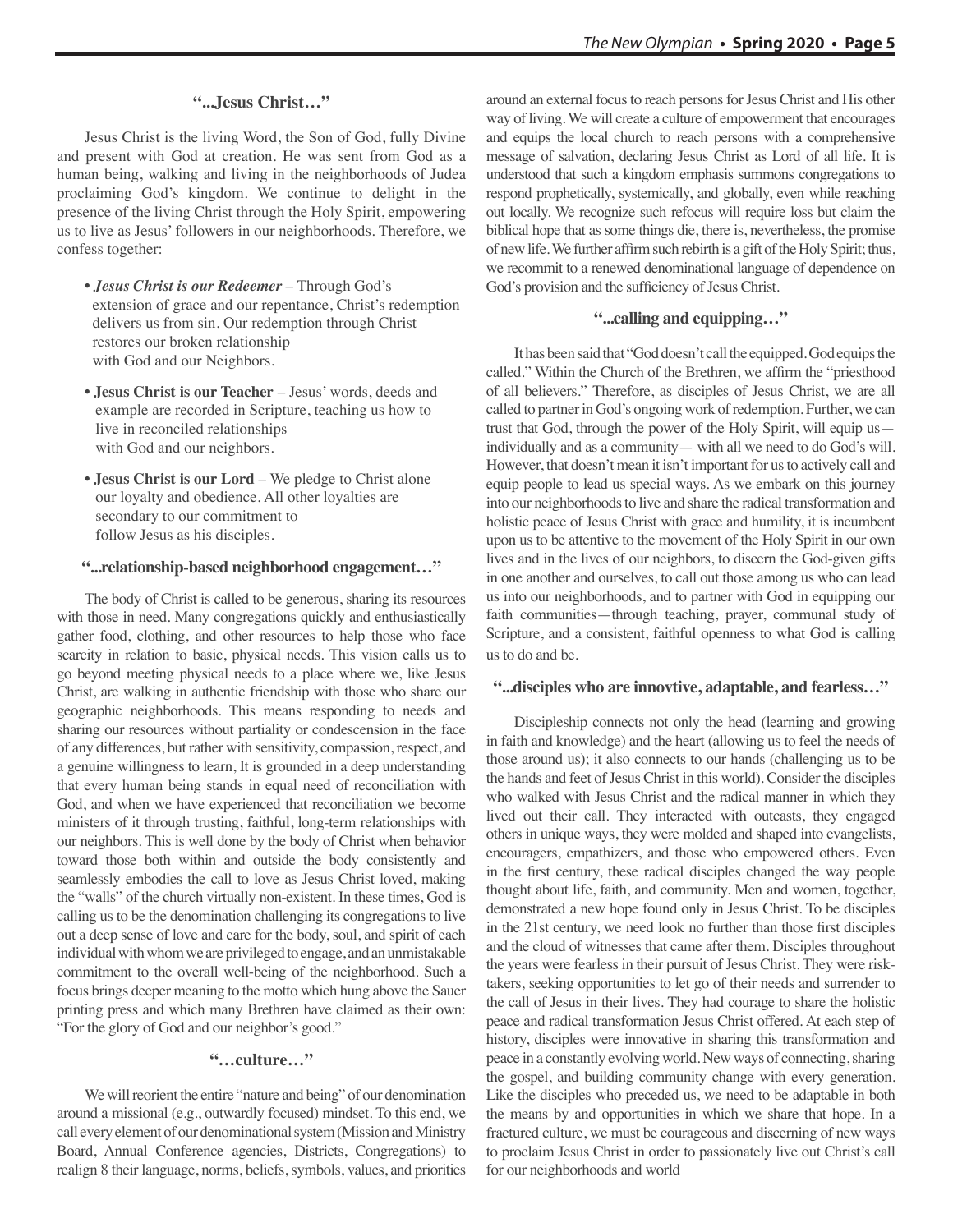# **March 2020** *The New Olympian* **• Spring 2020 • Page 6**

| <b>Sunday</b>                                                                                                                                           | <b>Monday</b>  | <b>Tuesday</b>                 | Wednesday          | Thursday                                           | <b>Friday</b>                                    | Saturday       |
|---------------------------------------------------------------------------------------------------------------------------------------------------------|----------------|--------------------------------|--------------------|----------------------------------------------------|--------------------------------------------------|----------------|
| $\mathbf{1}$<br>First Sunday in Lent                                                                                                                    | $\overline{2}$ | $\overline{\mathbf{3}}$        | 4                  | 5                                                  | $6\phantom{a}$<br>Good Samaritan<br>Church 7-8pm | $\overline{7}$ |
| 8<br>Second Sunday in Lent<br>9:30 Adult Sunday School<br>11:00 Worship<br>12:00 Fellowship<br>New Point Church 1-3 pm<br>Good Samaritan Church 6-8 pm  | $\mathbf{9}$   | 10<br><b>Book Group</b>        | 11<br>4pm OV Board | 12<br><b>Breakfast Club</b><br>Northaven<br>6:30am | 13<br>Good Samaritan<br>Church 7-8pm             | 14             |
| 15<br>Third Sunday in Lent<br>9:30 Adult Sunday School<br>11:00 Worship<br>12:00 Fellowship<br>New Point Church 1-3 pm<br>Good Samaritan Church 6-8 pm  | 16             | 17<br><b>Book Group</b><br>7pm | 18                 | 19<br><b>Breakfast Club</b><br>Northaven<br>6:30am | 20<br>Good Samaritan<br>Church 7-8pm             | 21             |
| 22<br>Fourth Sunday in Lent<br>9:30 Adult Sunday School<br>11:00 Worship<br>12:00 Fellowship<br>New Point Church 1-3 pm<br>Good Samaritan Church 6-8 pm | 23             | 24                             | 25                 | 26<br><b>Breakfast Club</b><br>Northaven<br>6:30am | 27<br>Good Samaritan<br>Church 7-8pm             | 28             |
| 29<br>Fifth Sunday in Lent<br>9:30 Adult Sunday School<br>11:00 Worship<br>12:00 Fellowship<br>New Point Church 1-3 pm<br>Good Samaritan Church 6-8 pm  | 30             | 31                             |                    |                                                    |                                                  |                |

## **March Outreach**

- 2 Jaren Hormann 16 Aspen Colton
- 
- 
- 7 Kathryn Smith-Derksen 22 Sharon Aliza
- 
- 
- 16 Conner Bowers
- 
- 4 Cathy Oberg 19 Ken Rieman
- 6 Olivia Russell 20 Robert Oberg
	-
- 8 Agnes Gallagher 26 Denise Fredrickson
- 16 Gavin Bowers 31 Jason Hinton Jr.



### **March Birthdays! Upcoming Events**

### **March**

- 6-7 Spring Workshop Koinonia
- 10 Book Group Library
- 11 OV Board
- Thur Breakfast Club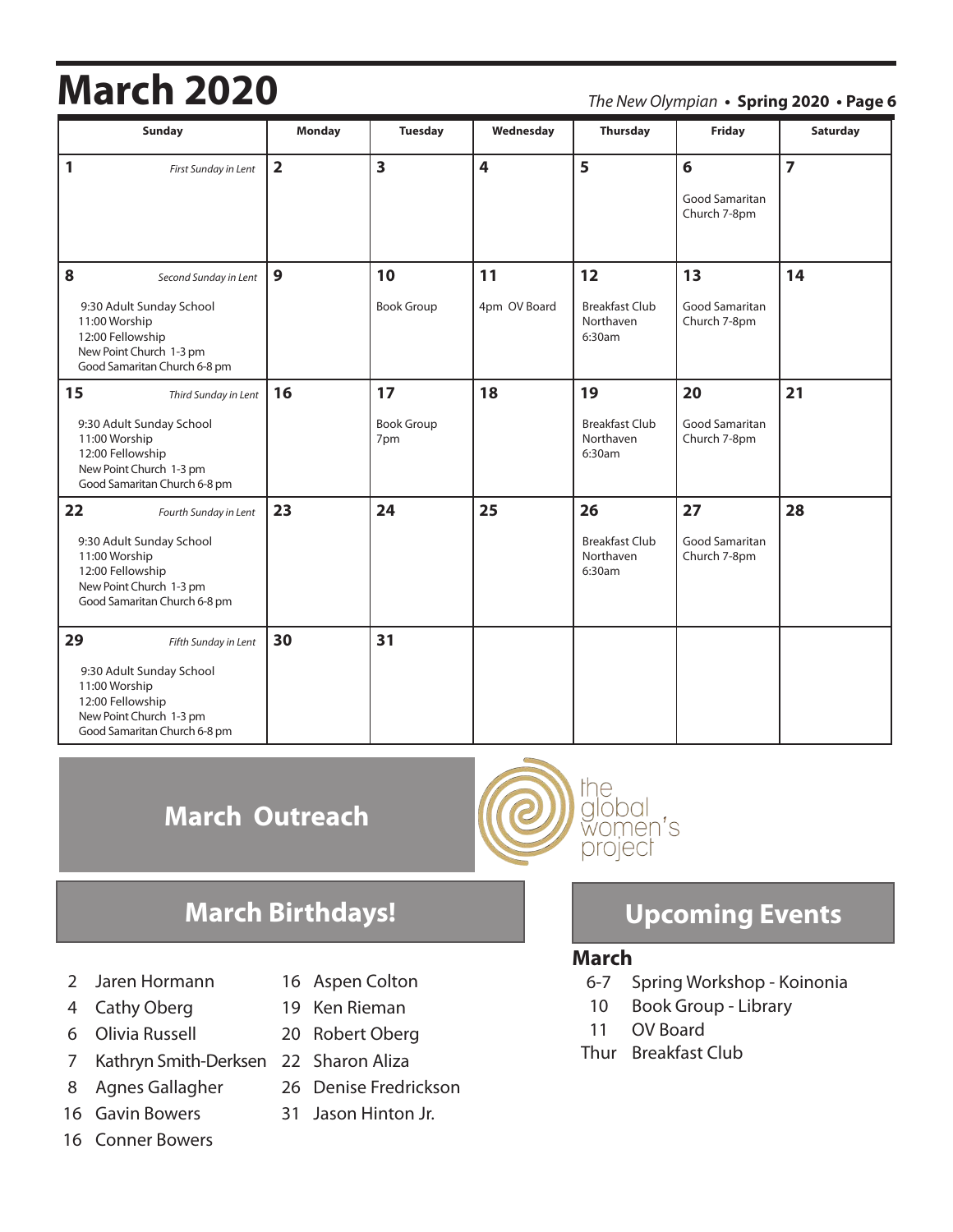# **April 2020** *The New Olympian* **• Spring 2020 • Page 7**

| <b>Sunday</b>                                                                                                                                             | Monday | <b>Tuesday</b>                 | Wednesday         | <b>Thursday</b>                                                    | Friday                                                    | Saturday                |
|-----------------------------------------------------------------------------------------------------------------------------------------------------------|--------|--------------------------------|-------------------|--------------------------------------------------------------------|-----------------------------------------------------------|-------------------------|
|                                                                                                                                                           |        |                                | 1                 | $\overline{2}$                                                     | $\overline{\mathbf{3}}$<br>Good Samaritan<br>Church 7-8pm | $\overline{\mathbf{4}}$ |
| 5<br>Palm Sunday<br>9:30 Adult Sunday School<br>11:00 Worship<br>12:00 Fellowship<br>New Point Church 1-3 pm<br>Good Samaritan Church 6-8 pm              | 6      | $\overline{7}$                 | 8<br>OV Board 4pm | 9<br>Tenebrae<br>Love Feast 7pm<br><b>Breakfast Club</b><br>6:30am | 10<br><b>Good Samaritan</b><br>Church 7-8pm               | 11                      |
| 12<br>Easter<br>9:30 Adult Sunday School<br>11:00 Worship<br>12:00 Fellowship<br>New Point Church 1-3 pm<br>Good Samaritan Church 6-8 pm                  | 13     | 14<br><b>Book Group</b><br>7pm | 15                | 16<br><b>Breakfast Club</b><br>6:30am                              | 17<br>Good Samaritan<br>Church 7-8pm                      | 18                      |
| 19<br>Second Sunday of Easter<br>9:30 Adult Sunday School<br>11:00 Worship<br>12:00 Fellowship<br>New Point Church 1-3 pm<br>Good Samaritan Church 6-8 pm | 20     | 21                             | 22                | 23<br><b>Breakfast Club</b><br>6:30am                              | 24<br>Good Samaritan<br>Church 7-8pm                      | 25                      |
| 26<br>Third Sunday of Easter<br>9:30 Adult Sunday School<br>11:00 Worship<br>12:00 Fellowship<br>New Point Church 1-3 pm<br>Good Samaritan Church 6-8 pm  | 27     | 28                             | 29                | 30                                                                 |                                                           |                         |
| <b>April Outreach</b>                                                                                                                                     |        |                                |                   |                                                                    |                                                           |                         |

- 1 Beth Hormann 19 Jeff Keuss Sr.
- 
- 4 Christine Beckman 24 Kelli O'Brien
- 
- 
- 
- 
- 3 Joe Edmark 23 Jessica Quiroz
	-
- 5 Kristi Morris 25 Dennis Hormann
- 14 Micah Bowers 26 Sabra Hernandez
- 16 Betty DeBon 27 Kaila Schober

### **April Birthdays! Upcoming Events**

**ALL AND** 

- **April**
	- 5 Palm Sunday
	- 8 OV Board @ 4pm
	- 9 Tenebrae Love Feast @7pm
	- 12 Easter
	- 14 Book Group @ 7pm
- Thur Breakfast Club